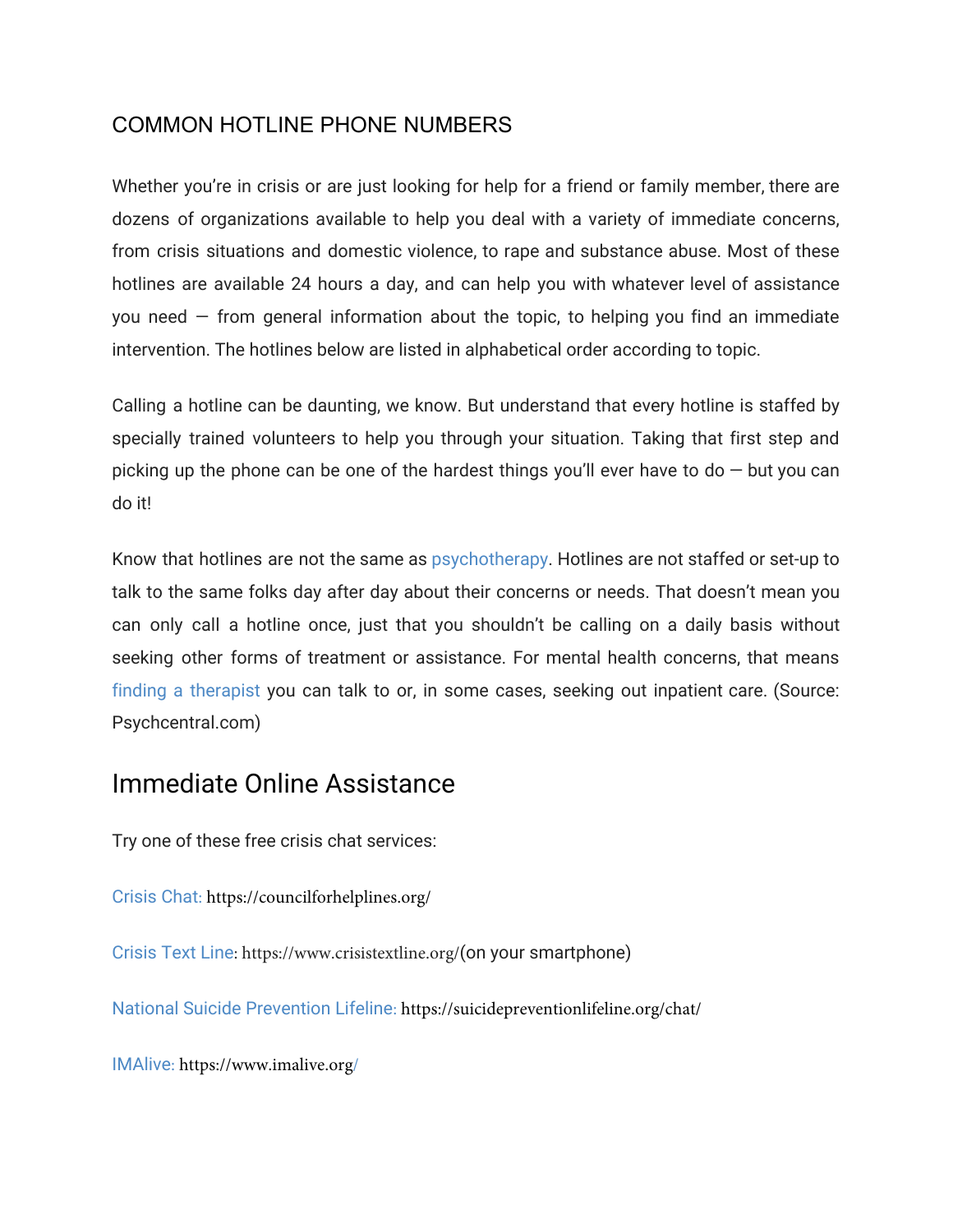## AIDS

#### [CDC AIDS Information website](https://www.gettested.cdc.gov/)

AIDS Info: Treatment, Prevention and Research

(800) HIV-0440

## ALCOHOL

Al-Anon for Families of Alcoholics

Automated meeting information

(800) 344-2666

Families Anonymous – 12-step program similar to Al-Anon, meeting information only

(800) 736-9805

SAMHSA National Helpline

800-662-HELP (4357)

CHILD ABUSE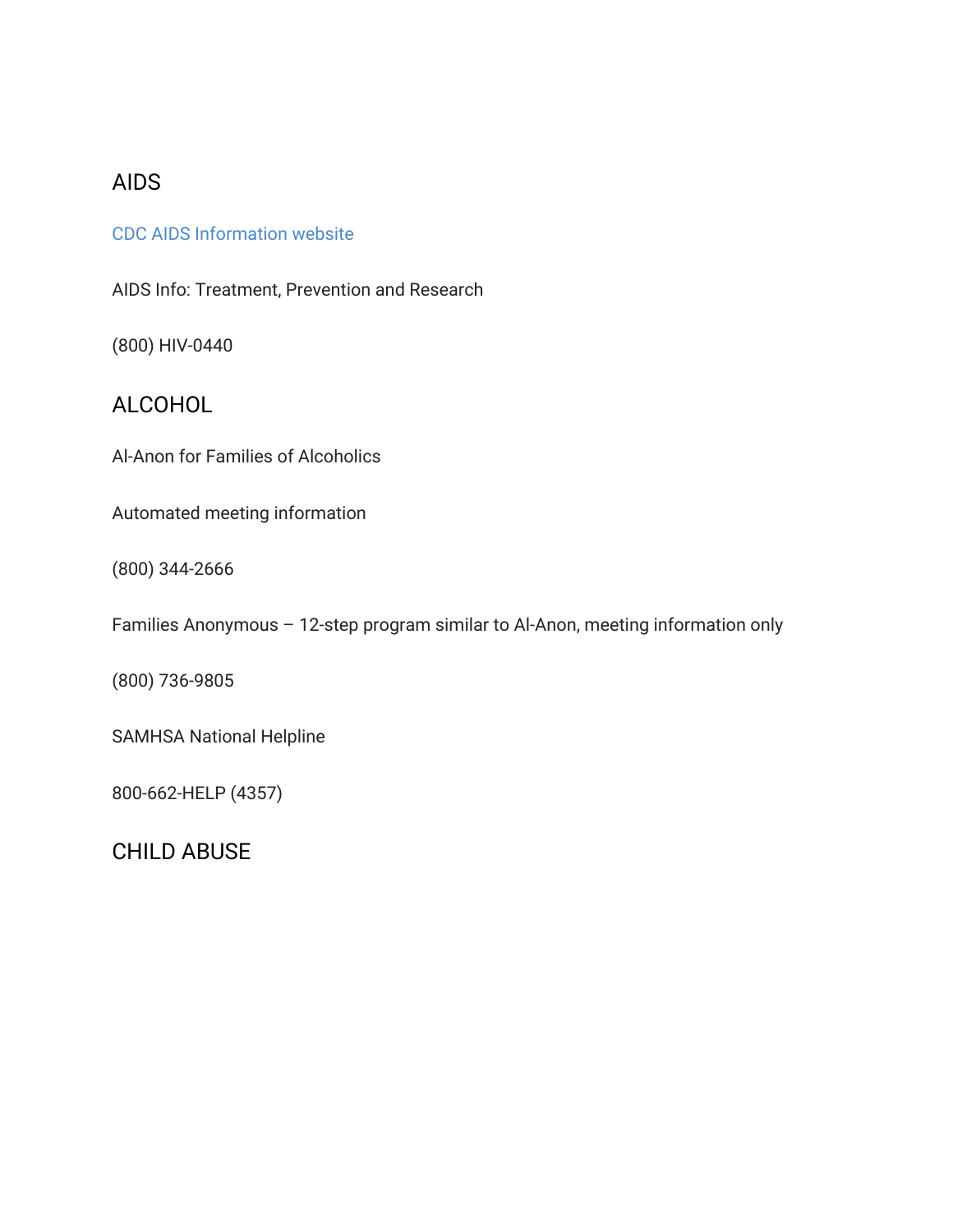#### The [Childhelp](https://www.childhelp.org/hotline/) National Child Abuse Hotline

(800) 422-4453

Covenant House – Help for runaways

(800) 999-9999

### CRISIS & SUICIDE

Girls & Boys Town National Hotline

(800) 448-3000

#### **[International](http://www.befrienders.org/) Suicide Hotlines**

National Suicide Prevention Lifeline – For youth and adults

(800) 273-TALK (8255)

## DOMESTIC VIOLENCE

National [Domestic](http://www.thehotline.org/) Violence Hotline

(800) 799-7233

Rape, Sexual Assault, Abuse, and Incest [National](https://www.rainn.org/) Network (RAINN)

(800) 656-HOPE

### MEDICAL

American Association of Poison Control Centers

(800) 222-1222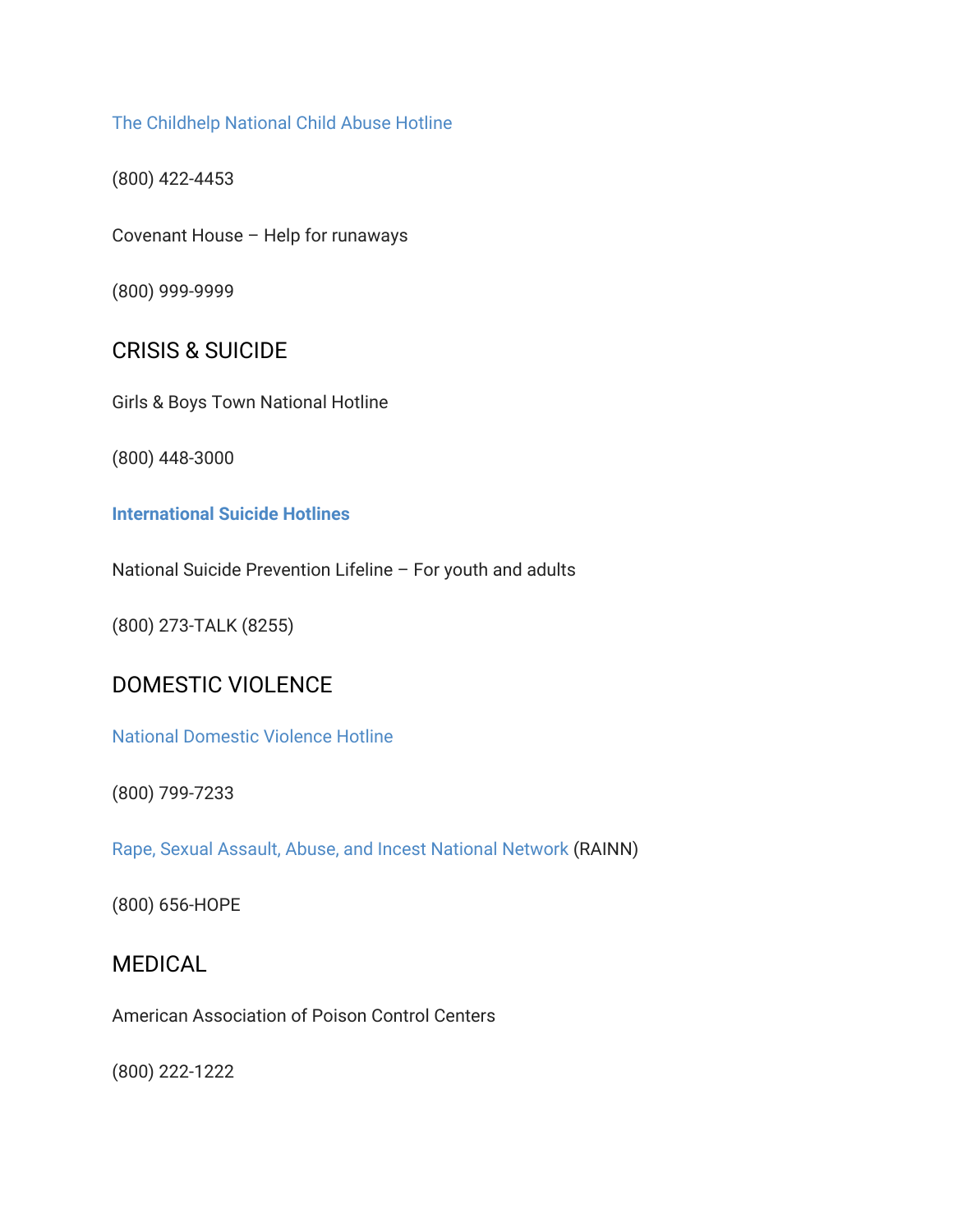## **OTHER**

Disaster Distress Hotline (SAMHSA)

(800) 985-5990

National Eating [Disorders](https://psychcentral.com/eating-disorders/) Center Helpline

(800) 931-2237

Open M-F, 9-9pm

### Shoplifters [Anonymous](http://www.shopliftingprevention.org/)

(800) 848-9595

Open M-F, 9-5pm; otherwise use their website

[YouthLine](http://oregonyouthline.org/)

(877) 968-8491

Text TEEN2TEEN to 839863

## **PREGNANCY**

Planned Parenthood Hotline

(800) 230-PLAN (7526)

## RAPE & SEXUAL ASSAULT

Rape, Sexual Assault, Abuse, and Incest [National](https://www.rainn.org/) Network (RAINN)

(800) 656-HOPE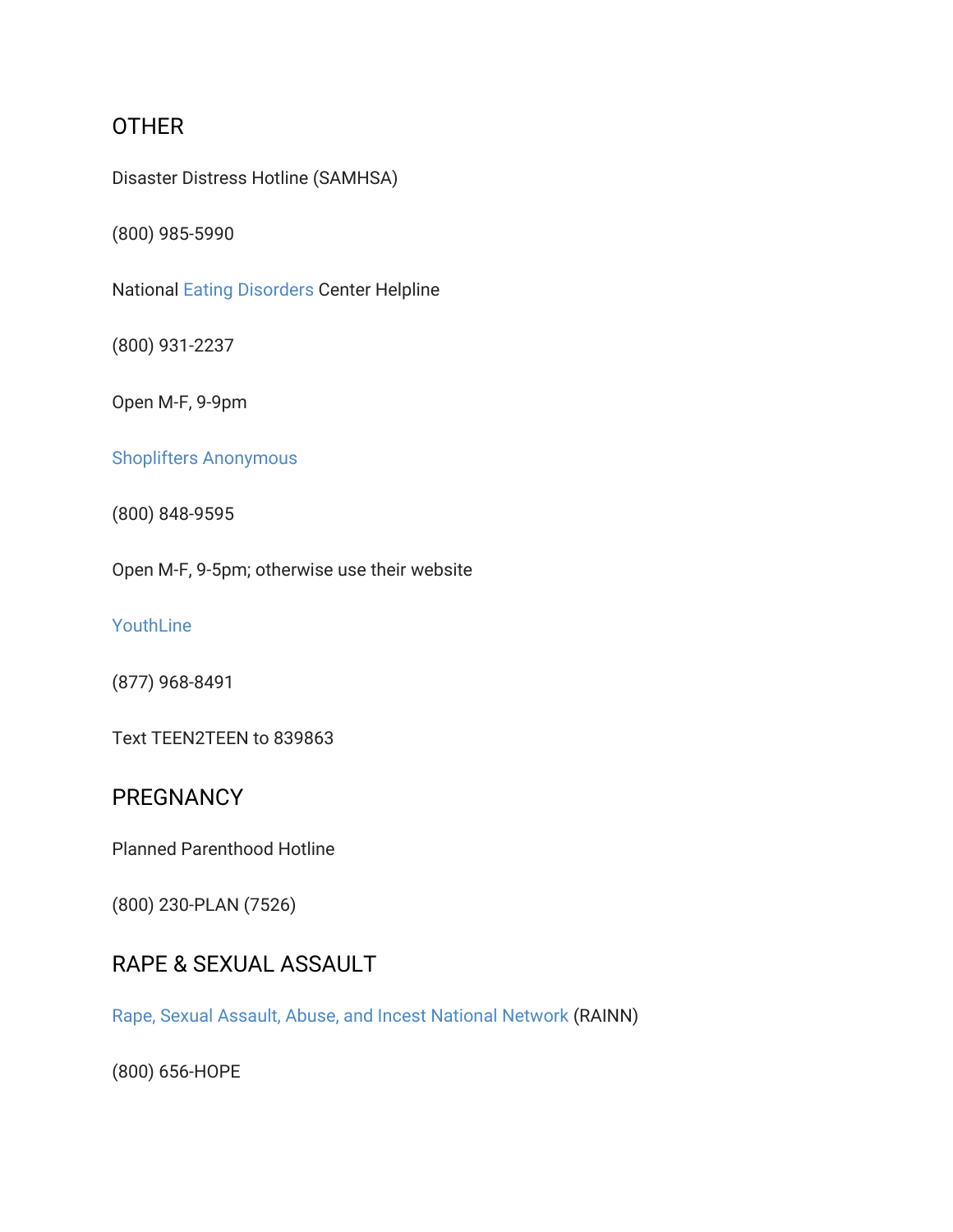National [Domestic](http://www.thehotline.org/) Violence Hotline / Child Abuse / Sexual Abuse

(800) 799-7233

## RUNNING AWAY

National Runaway Safeline

#### 800-RUN-AWAY

National Center for Missing & Exploited Children

(800) 843-5678

Child Find of America Helpline

(800) 426-5678

## SUBSTANCE ABUSE

SAMHSA's National Helpline

(800) 662-4357

Poison Control

(800) 222-1222

National Institute on Drug Abuse Hotline

(800) 662-4357

Cocaine [Anonymous](https://ca.org/)

(800) 347-8998